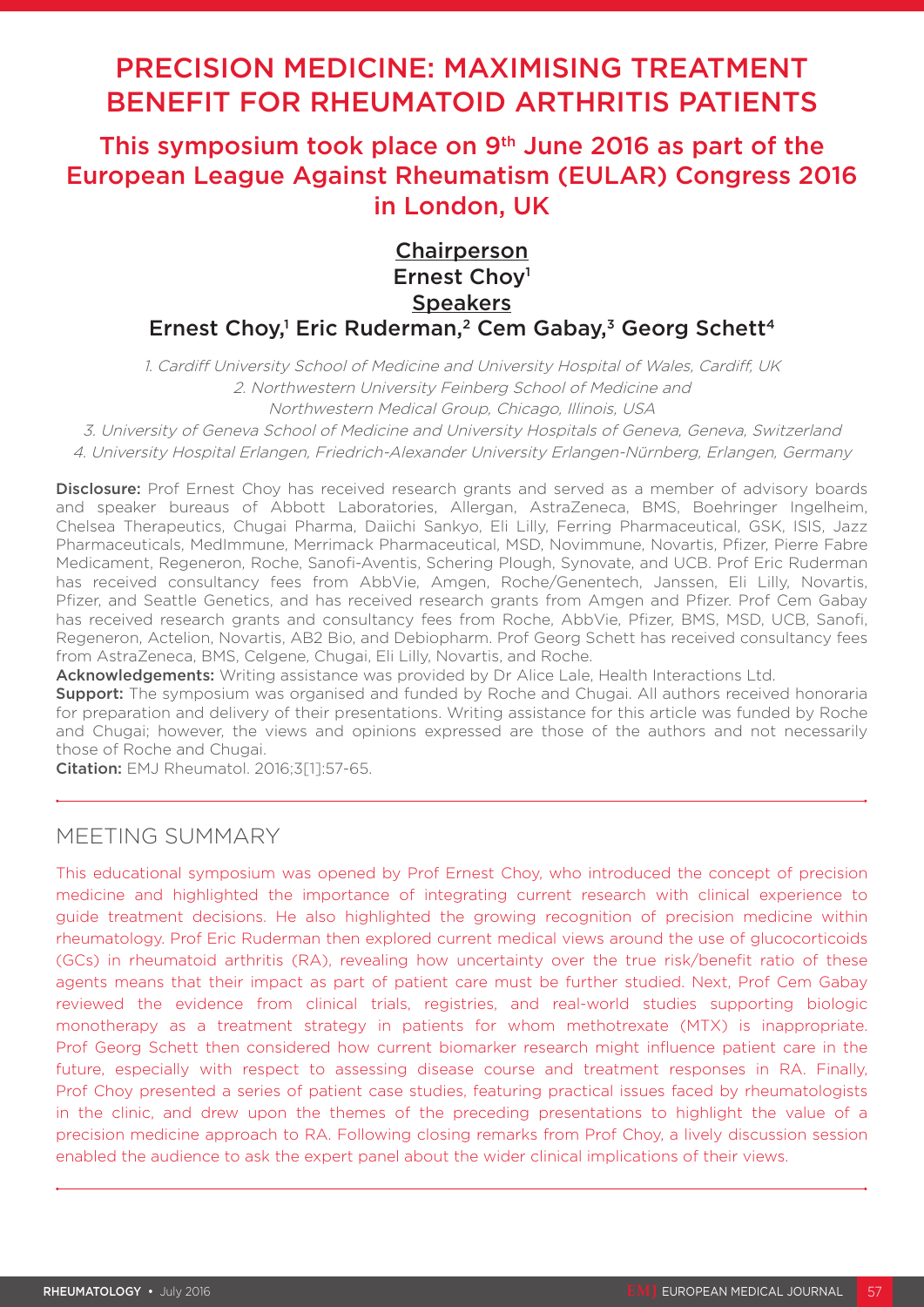

#### Figure 1: Increased risk of serious adverse effects associated with glucocorticoid use in UK populationbased study.<sup>11</sup>

Forest plot displaying the adjusted odds ratio with 95% confidence intervals for the outcomes of interest with increasing average oral glucocorticoid use in patients with rheumatoid arthritis. GI: gastrointestinal; MI: myocardial infarction.

### Welcome and Introduction

#### Professor Ernest Choy

Precision medicine means providing the best available healthcare by identifying the needs and maximising the outcomes of individual patients. Recognition of precision medicine in the field of rheumatology is growing.1,2 This approach not only integrates current research and clinical practice, but also requires close partnership and communication with the patient.

The current European League Against Rheumatism (EULAR) recommendations outline that remission or low disease activity should be the goals of treatment in every patient.<sup>3</sup> Yet to achieve these aims, a greater understanding of the immune parameters for therapeutic intervention is needed. In particular, novel insights concerning cytokines involved in RA pathogenesis, such as interleukin (IL)-6, would help to guide appropriate therapeutic strategies.<sup>4,5</sup> The pivotal role of IL-6 in RA<sup>5</sup> was explored in a video at the beginning of the session, which highlighted the importance of further research in this area [\(available to view here\)](http://emjreviews.com/videos/the-role-of-il-6-in-autoimmune-disease/).

### Reviewing the Role of Glucocorticoids in Rheumatoid Arthritis Management

### Professor Eric Ruderman

GCs are frequently prescribed by rheumatologists as they are known to be powerful, fast-acting anti-inflammatory drugs.<sup>6</sup> Yet, despite their long history in medicine, their introduction predated the establishment of regulatory requirements for safety and efficacy<sup>6</sup> and so there is a lack of certain data for GCs that would be considered as essential requirements for therapies approved in RA today. Chronic GC use has been associated with numerous side effects, some of which are potentially lifethreatening, and the incidence of adverse events is influenced by GC dosage. $6,7$  A better understanding of the true risk/benefit ratio of GCs is needed to determine how best to use these agents.<sup>6-8</sup>

Although controlled trials for GCs have been conducted, the published reports reveal important limitations such as short study duration and differing endpoints, thus observational data are needed to supplement the findings.9 Data from a UK primary care database have highlighted that around half of patients with RA received a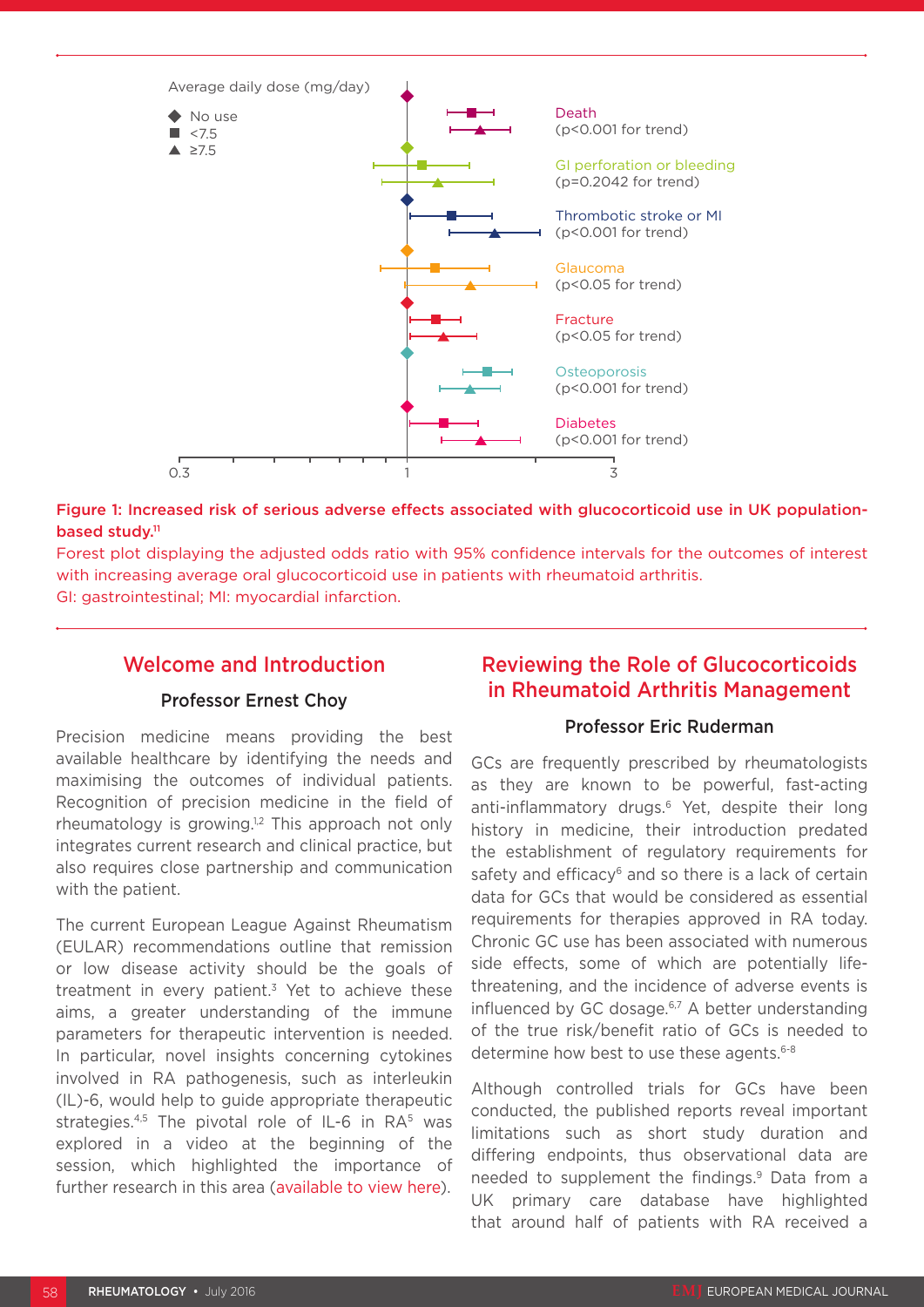prescription for a GC at some point in their follow-up, illustrating that these agents are still widely used.10 The same UK source has also revealed the potential downside of using GCs. Increasing oral GC cumulative and average daily doses were clearly associated with greater risks of various serious adverse events, namely, diabetes, osteoporosis, fractures, glaucoma, hypertension, thrombotic stroke or myocardial infarction, gastrointestinal perforation or bleeding, and death (Figure 1).<sup>11</sup>

The risk of serious infections in patients on long-term GC therapy is a particular concern, with higher risks being observed with increasing age, cumulative dose, and longer duration of treatment.12 This heightened serious infection risk is even observed in RA patients achieving Disease Activity Score 28 (DAS28) remission, a fact which suggests that the serious infection risk with GCs is not confounded by disease activity.<sup>13</sup> Furthermore, increased serious infection risk was also observed in anti-tumour necrosis factor (anti-TNF) treated RA patients receiving low doses of GCs.14 As with serious infections, the risk of myocardial infarction is also influenced not only by the total GC dose, but also by the cumulative dose over time.<sup>11</sup> Importantly, GC use has been associated with significantly increased mortality risk in patients with RA and may abrogate some of the cardiovascular benefits that have been described with MTX therapy.<sup>7</sup>

The current EULAR research agenda has identified several GC therapy-related knowledge gaps and the uncertainty over long-term safety of GC therapy has also been reflected in national guidelines and recommendations for the management of RA.3,15,16 Although specific guidance is lacking, the general theme that emerges is that GCs should be used sparingly and that they should be tapered whenever possible.<sup>3,15,16</sup> Emerging observational data show the GC-sparing potential of biologics which illustrates a way forward to improving management. One French study showed that the GC-sparing effects of anti-TNFs were apparent within 3 months of initiation, $17$  while another showed the decreased use of GCs in some biologic-experienced patients from Europe and Canada who were taking abatacept.18 Similarly, two French observational studies have demonstrated the GC-sparing effect of tocilizumab accompanied by a decrease in disease activity.<sup>19,20</sup> Additional studies, such as the SEMIRA randomised controlled trial, which will assess whether it is possible to

safely taper and discontinue GCs while maintaining disease activity control with tocilizumab, should contribute further valuable information on the GC-sparing potential of biologics and GC-tapering approaches.21

Overall, while the beneficial effects of GCs have been well documented, it is notable that significant adverse events associated with use of these agents have also been frequently described.<sup>6-8</sup> It is not only rheumatologists who are concerned about the risk/benefit ratio of GCs but also patients.8 Therefore, the impact of GC treatment as part of care should be taken into account to maximise treatment outcomes as part of a precision approach.

### Monotherapy in the Rheumatoid Arthritis Treatment Landscape

### Professor Cem Gabay

Biologic monotherapy is a treatment strategy in patients for whom MTX is inappropriate; real-world data from different national registries show that approximately a third of RA patients on biologics are on monotherapy.<sup>22</sup> The efficacy of MTX has been well characterised, and the current EULAR recommendations state that it should be part of the first treatment strategy in patients with active RA.<sup>3</sup> However, its use does present some patients with challenges, such as inadequate response and adverse events, as well as potential implications for their lifestyle.<sup>23</sup> This helps explain why some patients do not use MTX as prescribed, yet their rheumatologist may be under the impression they are fully adherent.<sup>23</sup> For example, Canadian healthcare claims data showed that 58% of patients prescribed biologic combination therapy with MTX did not collect their MTX prescription.<sup>24</sup> Such information highlights a disconnect between the rheumatologists' perceptions and the reality of patient MTX use.<sup>23,24</sup> Nevertheless, the reasons for this lack of adherence are multifactorial and need further exploration.<sup>23,24</sup>

The EULAR recommendations highlight that biologics should be combined with diseasemodifying anti-rheumatic drugs (DMARDs), and that MTX is preferred.<sup>3</sup> If MTX treatment is inappropriate, tocilizumab monotherapy is recognised as a potential option; $3$  this general approach for tocilizumab monotherapy is also recommended in a number of national guidelines.15,16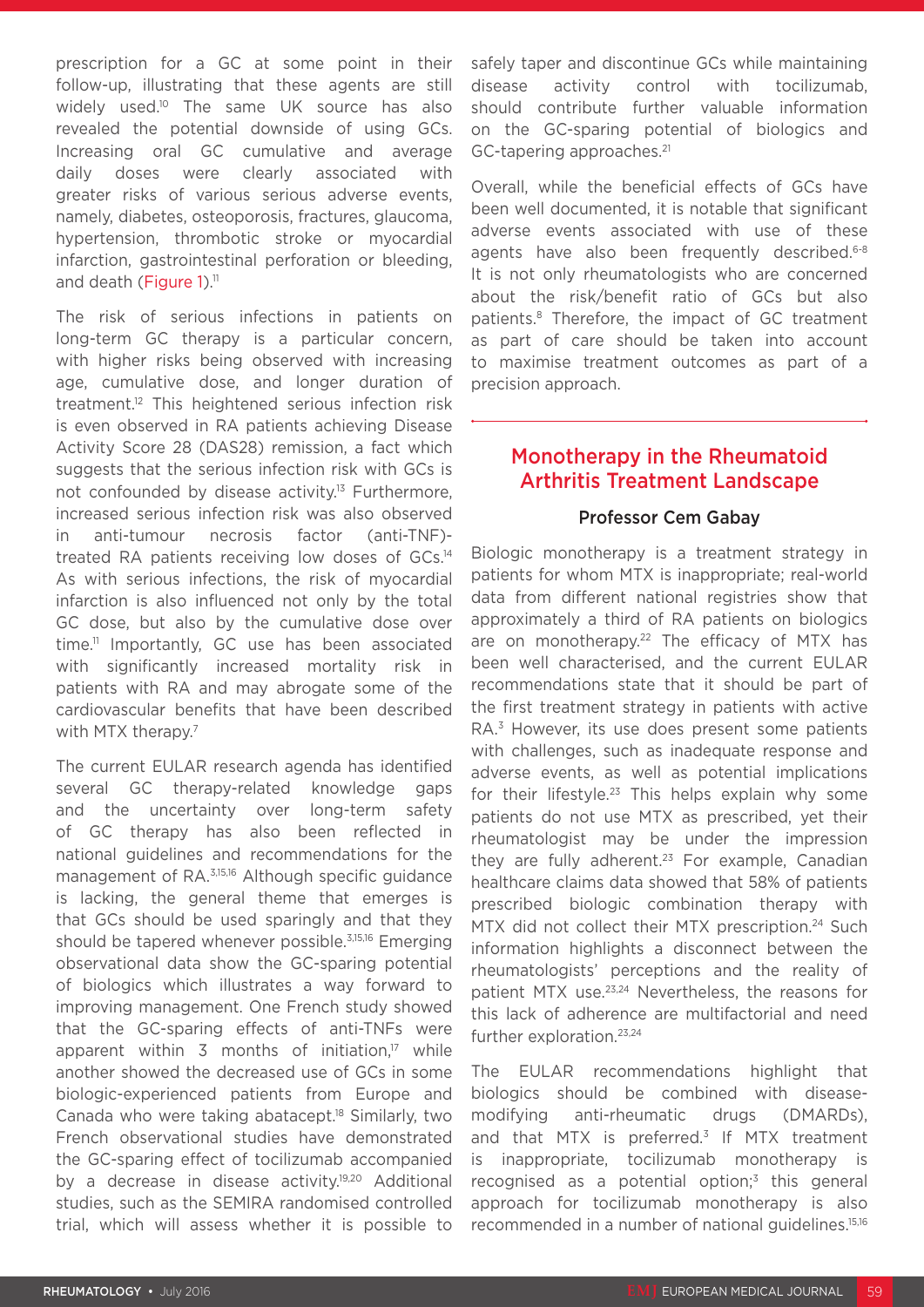

Figure 2: Superior efficacy of tocilizumab monotherapy versus adalimumab monotherapy in the ADACTA trial.25

<sup>a</sup>Adalimumab group: Baseline DAS28=6.8, Week 24 DAS28=5.0; Tocilizumab group: Baseline DAS28=6.7, Week 24 DAS28=3.4.

ADACTA head-to-head 24-week study of tocilizumab monotherapy vs. adalimumab monotherapy in patients who were intolerant to MTX or inappropriate for continued MTX.

DAS28: disease activity score 28; ACR: American College of Rheumatology; CDAI: clinical disease activity index; MTX: methotrexate.

*Adapted from Gabay C et al.25*

These conclusions for tocilizumab were reinforced by the results of the head-to-head ADACTA trial, where tocilizumab as monotherapy was shown to be statistically superior to adalimumab monotherapy in terms of DAS28 response, American College of Rheumatology (ACR) responses, and Clinical Disease Activity Index (CDAI) response (Figure 2).25 The ACT-RAY study has also extended understanding of tocilizumab monotherapy;26,27 the 24- and 52-week data compared an add-on strategy (tocilizumab in combination with MTX) with a switch strategy (tocilizumab with placebo) in patients with an inadequate response to MTX.26,27 ACT-RAY demonstrated that for patients who cannot be treated with MTX, a switch to tocilizumab monotherapy is an option that may provide a robust level of disease control and radiographic benefits but does not result in any additional safety concerns.<sup>26,27</sup>

With anti-TNFs the comparative clinical results between combination and monotherapy are different from those reported for tocilizumab. Data from the PREMIER trial showed that adalimumab and MTX combination therapy was superior to both MTX and adalimumab monotherapy in all outcomes measured.28 Similarly, the results of the TEMPO trial showed that etanercept and MTX combination therapy resulted in significantly greater improvement in DAS and in more patients achieving disease remission than either MTX or etanercept monotherapy.29

Other analyses suggest distinct characteristics of tocilizumab as monotherapy compared with other biologics. A network meta-analysis of trial findings found that the Health Assessment Questionnaire Disability Index (HAQ-DI) improvements with anti-TNFs, abatacept, and tocilizumab in combination with MTX were comparable.<sup>30</sup> However, while the HAQ-DI improvements with tocilizumab as monotherapy were similar to that of tocilizumab in combination with MTX, anti-TNFs as monotherapy appeared to be less efficacious than anti-TNFs in combination with MTX.30

The monotherapy findings for tocilizumab have also been investigated in broader populations than in clinical trials. ACT-SURE, an open-label safety and effectiveness study conducted in 25 countries, found that tocilizumab had a comparable safety profile, and was similarly effective, when used as monotherapy or in combination with DMARDs.<sup>31</sup> Data from the Pan-European registry TOCERRA also support the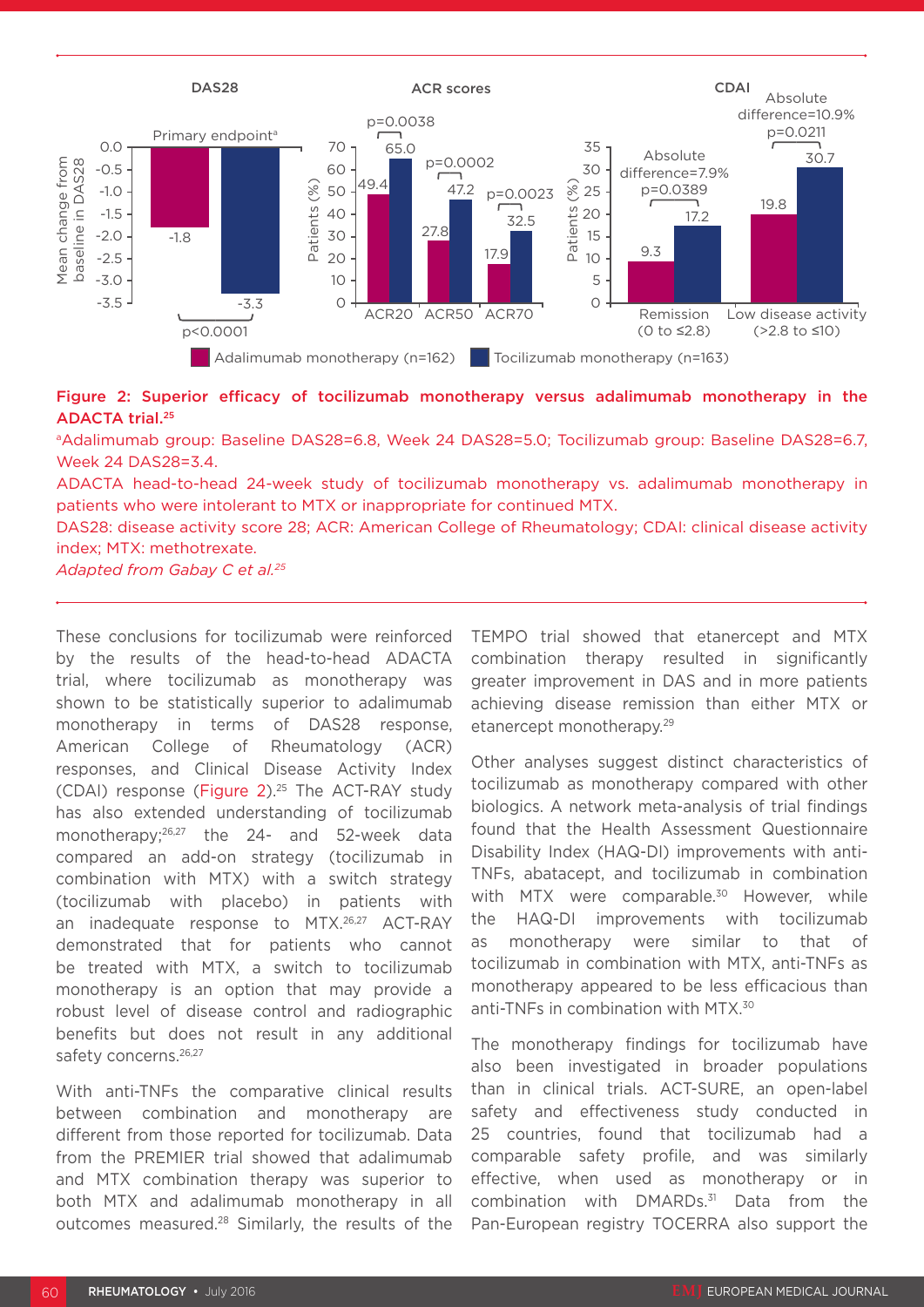effectiveness of tocilizumab monotherapy.<sup>32</sup> CDAI decreased rapidly after the start of tocilizumab, regardless of whether it was used as monotherapy or in combination with DMARDs.<sup>32</sup> For CDAI remission, there was no significant difference between the various tocilizumab treatment groups (with or without concomitant DMARDs) at any of the time points. $32$  Importantly, the ACT-UP study, a multinational, observational study, found that tocilizumab was well tolerated as monotherapy in routine clinical practice, with comparable safety results to tocilizumab in combination with MTX.<sup>33</sup> The impact of tocilizumab monotherapy on patient-reported outcomes is also emerging from patient registry data analysis. The US CORRONA registry data showed improvements at 1 year with tocilizumab monotherapy for all reported measures, regardless of prior anti-TNF history.34

There remains a gap in our understanding of how to predict patient response to different biologics, particularly when given as monotherapy. Studies have been undertaken to explore biomarkers, but validation of the results is essential. For example, variable findings have been reported for CD11c with anti-TNF monotherapy and so larger biologic monotherapy biomarker studies are required.35



### Figure 3: Lymphoid (CXCL13) and myeloid (slCAM1) serum biomarkers define rheumatoid arthritis patient subgroups with differential clinical response to adalimumab compared with tocilizumab in the ADACTA trial.36

ACR: American College of Rheumatology; CXC13: C-X-C motif chemokine 13; sICAM1: soluble intercellular adhesion molecule 1; anti-TNF-α: anti-tumour necrosis factor alpha; anti-IL-6R: antiinterleukin 6 receptor; RA: rheumatoid arthritis.

More promising biomarker results have been generated in a sub-study of the ADACTA headto-head biologic monotherapy trial, where lymphoid (CXC motif chemokine 13 [CXC13]) and myeloid (soluble intercellular adhesion molecule 1 [sICAM1]) serum biomarkers defined RA patient subgroups with differential clinical response to adalimumab and tocilizumab monotherapy (Figure  $3$ ).<sup>36</sup> A higher ratio in favour of CXCL13 was associated with an increased likelihood of response to tocilizumab monotherapy. In contrast, a higher ratio favouring ICAM-1 was associated with an increased likelihood of response to adalimumab monotherapy.<sup>36</sup> These represent the first biomarker findings indicating differential clinical response to anti-TNF and anti-IL-6 receptor agents used as monotherapy.<sup>36</sup> Validation of these initial biomarker findings will help predict the response to biologic monotherapy and so enable the selection of the right drug for the right patient.

### Can Biomarkers Help Guide Biologic Treatment Approaches?

#### Professor Georg Schett

Although advances are being made in the field of RA, biomarker research has lagged behind in areas such as oncology, a fact which necessitates more efforts in research to drive progress for the future. 37,38

A biomarker is an objectively measured indicator of normal biological or pathogenic processes or of response to treatment.<sup>38</sup> Biomarkers are identified by preclinical studies and clinical assays are then developed, which must be validated retrospectively and prospectively before they are accepted in the clinic.38 A biomarker is fundamentally different to an outcome. A biomarker is a process-centred instrument and has no meaning to the patient. In contrast, an outcome is a patient-centred instrument and has immediate meaning to the patient.37 The biomarker C-reactive protein (CRP) will not have relevance for the patient, but the outcome of RA will be evident to the patient.

Prognostic biomarkers predict the course of a disease irrespective of treatment, whereas predictive biomarkers predict treatment response.<sup>38</sup> Elevated CRP is an example of prognostication of relevance to rheumatologists as it is independently linked to risk of vascular and non-vascular deaths.<sup>39</sup> Hard endpoints require a long period of follow-up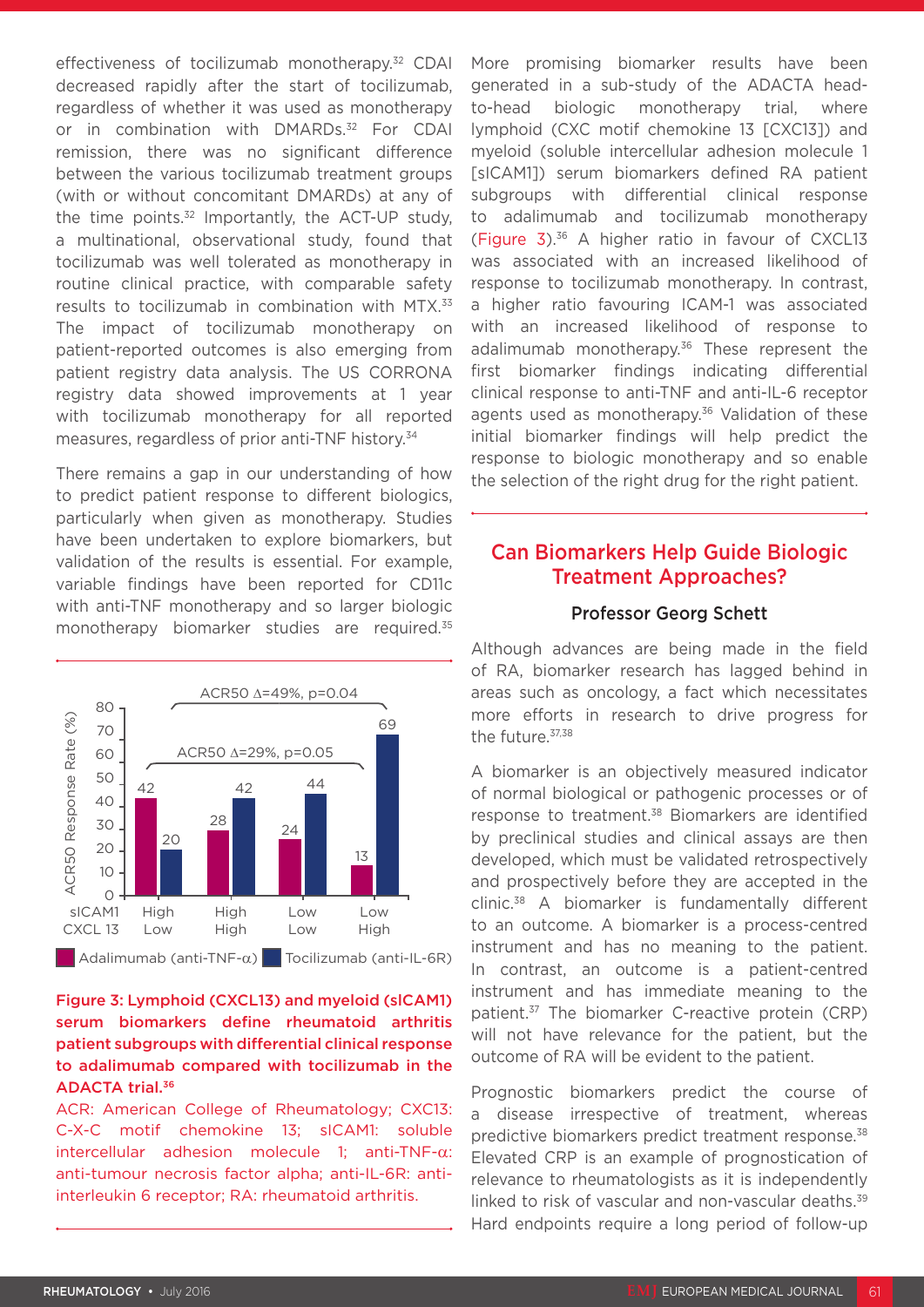before they become apparent; therefore, surrogate outcomes are useful in clinical practice. Surrogate outcomes or effects on surrogate outcomes should correlate with clinical outcomes or effects on clinical outcomes, respectively.38

In RA, structural damage is a surrogate outcome for death and several prognostic biomarkers for structural damage have been identified. Anti-citrullinated protein antibodies (ACPA), rheumatoid factor (RF), CRP, calprotectin, matrix metalloproteinase-3, 14-3-3ɳ, receptor activator of nuclear factor kappa B ligand (RANKL) and osteoprotegerin, C-terminal cross linking of Type-I and Type-II, have all been identified as prognostic biomarkers for poor structural outcomes in RA.40-43

It is now possible not only to predict a surrogate outcome, but also to predict a clinical outcome such as the onset of RA. This will be important for the future of precision medicine as it will help define patients early. A promising approach is combined analysis of prognosticators, such as autoantibodies which are known to precede the onset of RA. It has been shown that more patients with a combination of RF, ACPA, and 14-3-3n autoantibodies progress than those with only one of these biomarkers.<sup>40,41</sup>

A more difficult field is the prediction of treatment response. Analogous to the field of oncology, there is now an appreciation that RA is a heterogeneous disease, varying between patients and driven by different immunopathological processes and that subgroups of patients can be identified so that they can be stratified to individual treatments.44 For example, RF and anti-cyclic citrullinated peptide (anti-CCP) seropositivity are predictive of better treatment responses to rituximab and to abatacept in biologic-naïve RA patients at 6 months.<sup>45-47</sup> Yet, a similar association between anti-CCP seropositivity and treatment response has not been observed for anti-TNF therapies, and may be indicative that autoantibody development is not intimately linked to the production of TNF.48

The relationship between the mechanism of action of a biologic drug and biomarkers is clearly complex, and prior assumptions of an interaction may prove to be invalid. With tocilizumab for example, baseline CRP and IL-6 levels are not predictive of clinical outcomes following treatment.49 Multi-biomarker disease activity scores, which are based on the serum levels of 12 different proteins, are also not predictive of response to tocilizumab treatment.50 In the future it will be important to appreciate that there are different biomarkers showing immune activation; biomarkers such as CRP, fibrinogen, and serum amyloid A have been well described with respect to the acute phase response, but other processes are being investigated. For example, as shown in the biomarker sub-study of the ADACTA trial, CXCL13 appears important in innate/adaptive immune activation.<sup>36</sup>

A challenging but central goal is to find predictors for treatment response in order to tailor treatment for individual subsets of RA. The ongoing Phase III STRAP (Stratification of Biologic Therapies for RA by Pathobiology) study, conducted by the MATURA industry–academia consortium, is expected to generate important data in this regard.51 The three biologics that will be studied in the STRAP study are rituximab, etanercept, and tocilizumab.<sup>51</sup> Through the use of biopsies the investigators aim to subtype patients to better understand the underlying disease pathways.<sup>51</sup> The outcomes of STRAP are eagerly awaited. If predictors of response to drugs can be reliably identified, then patients with RA would be able to receive the drug that they are most likely to respond to earlier than is possible at present.

### Innovating Future Treatment Approaches in Rheumatoid Arthritis Through Previous Clinical Experiences

#### Professor Ernest Choy

The insights from clinical practice are essential for the effective delivery of precision medicine.

In case study 1, a 58-year-old female patient initiated treatment with MTX in 2012, which improved her condition. She was given adalimumab with MTX in 2014 after displaying signs of worsening disease activity but she still experienced disease progression. The general view of the audience was that a switch to an alternative biologic agent would be an appropriate future clinical approach for such a patient. The discussion highlighted the importance of considering adherence and working in partnership with the patient. This theme was then further explored by looking at observational data which confirmed that patient adherence to medication is suboptimal, but that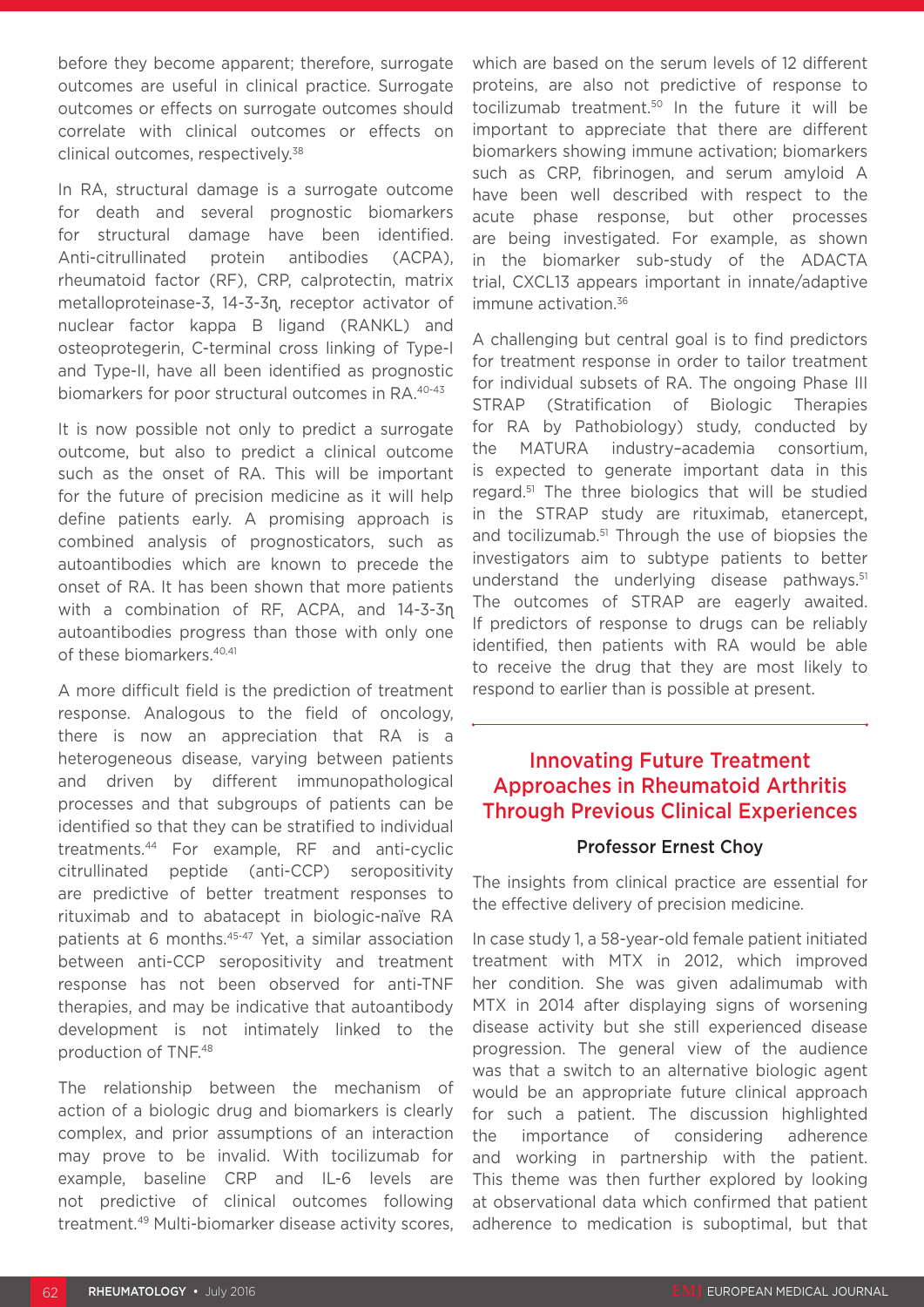the reasons behind the phenomenon are complex and multifaceted.52,53

In case study 2, a 52-year-old male patient initiated treatment with MTX in 2011 but this had limited effect. In 2013, he was switched to etanercept plus MTX and his symptoms improved. In 2016, prednisone was added to his treatment regimen but he complained of fatigue, mood changes, insomnia, and weight gain despite disease activity being moderately controlled. The subsequent discussion with the audience centred on the uncertainty regarding the risk/benefit profile of GCs, and how this needed to be factored into clinical decision-making to ensure that the patient received the optimal treatment approach. From a practical perspective, this necessitates consideration of the patient's age, intended GC treatment duration and dose, as well as comorbidities and co-medications.8-12

In case study 3, a 60-year-old female patient initiated treatment with MTX, hydroxychloroquine, and intramuscular GC injection in June 2015. She was switched to subcutaneous MTX following a dose increase that resulted in nausea and loss of appetite. After failing to attend several appointments, she experienced a flare of her RA and, when brought to the clinic by her sister, admitted to her physician that she had stopped

all treatment due to hair thinning. The audience recognised this case as highlighting the need for better dialogue with patients<sup>3</sup> and the fact that partnership was essential for the delivery of precision medicine. Patients may have different viewpoints on healthcare from those of physicians and so a shared approach may lead to improvements in health outcomes, coping behaviour, adherence, and satisfaction with care.54,55

### SUMMARY

An increasing focus on precision medicine in RA will drive better patient outcomes. As part of this, the impact of GCs, which are commonly used agents, must be further studied due to the uncertainty surrounding the true risk/benefit profile of these drugs. Biologic monotherapy is a valuable treatment strategy in patients with RA for whom MTX treatment is inappropriate and data from registry and real-world data corroborates what has been seen in clinical trials. Looking to the future of precision medicine in RA, continuing research into predictive biomarkers for treatment response will enable better care to be delivered to patients earlier in the disease process. Precision medicine relies on the close integration of current research and clinical practice to better guide decisionmaking and ultimately ensure treatment benefits for RA patients are maximised.

#### REFERENCES

1. Jameson JL, Longo DL. Precision medicine—personalized, problematic, and promising. N Engl J Med. 2015;372(23): 2229-34.

2. Quinn R. Precision medicine in rheumatology may improve diagnosis, disease classification. 2015. Available at: http:// www.the-rheumatologist.org/article/precision-medicine-in-rheumatology-mayimprove-diagnosis-disease-classification/ ?singlepage=1&theme=print-friendly. Last accessed: 11 July 2016.

3. Smolen JS et al. EULAR recommendations for the management of rheumatoid arthritis with synthetic and biological disease-modifying antirheumatic drugs: 2013 update. Ann Rheum Dis. 2014;73(3):492-509.

4. McInnes IB et al. Cytokines in rheumatoid arthritis - shaping the immunological landscape. Nat Rev Rheumatol. 2016;12(1):63-8.

5. Tanaka T, Kishimoto T. Targeting interleukin-6: All the way to treat autoimmune and inflammatory diseases. Int J Biol Sci. 2012;8(9):1227-36.

6. Dixon WG, Bansback N. Understanding the side effects of glucocorticoid therapy: Shining a light on a drug everyone thinks they know. Ann Rheum Dis. 2012; 71(11):1761-4.

7. Wasko MC et al. Prednisone use and risk of mortality in patients with rheumatoid arthritis: Moderation by use of diseasemodifying anti-rheumatic drugs. Arthritis Care Res. 2016;68(5):706-10.

8. van der Goes MC et al. Patient and rheumatologist perspectives on glucocorticoids: an exercise to improve the implementation of the European League Against Rheumatism (EULAR) recommendations on the management of systemic glucocorticoid therapy in rheumatic diseases. Ann Rheum Dis. 2010; 69:1015-21.

9. Pincus T et al. The Past versus the Present, 1980–2004: Reduction of Mean Initial Low-Dose, Long-Term Glucocorticoid Therapy in Rheumatoid Arthritis from 10.3 to 3.6 mg/Day, Concomitant with

Early Methotrexate, with Long-Term Effectiveness and Safety of Less than 5 mg/Day. Neuroimmunomodulation. 2015; 22:89-103.

10. Black RJ et al. Half of U.K. patients with rheumatoid arthritis are prescribed oral glucocorticoid therapy in primary care: A retrospective drug utilisation study. Arthritis Res Ther. 2015;17(1):375.

11. Wilson JC et al. Risk of Serious Adverse Events Associated With Oral Corticosteroid Therapy in Patients With Rheumatoid Arthritis: A UK Population-Based Study. Poster THU0172. EULAR, London, United Kingdom, 8-11 June 2016.

12. Dixon WG et al. The association between systemic glucocorticoid therapy and the risk of infection in patients with rheumatoid arthritis: Systematic review and meta-analyses. Arthritis Res Ther. 2011;13(4):R139.

13. Haraoui B et al. Use of corticosteroids in patients with rheumatoid arthritis treated with infliximab: Treatment implications based on a real-world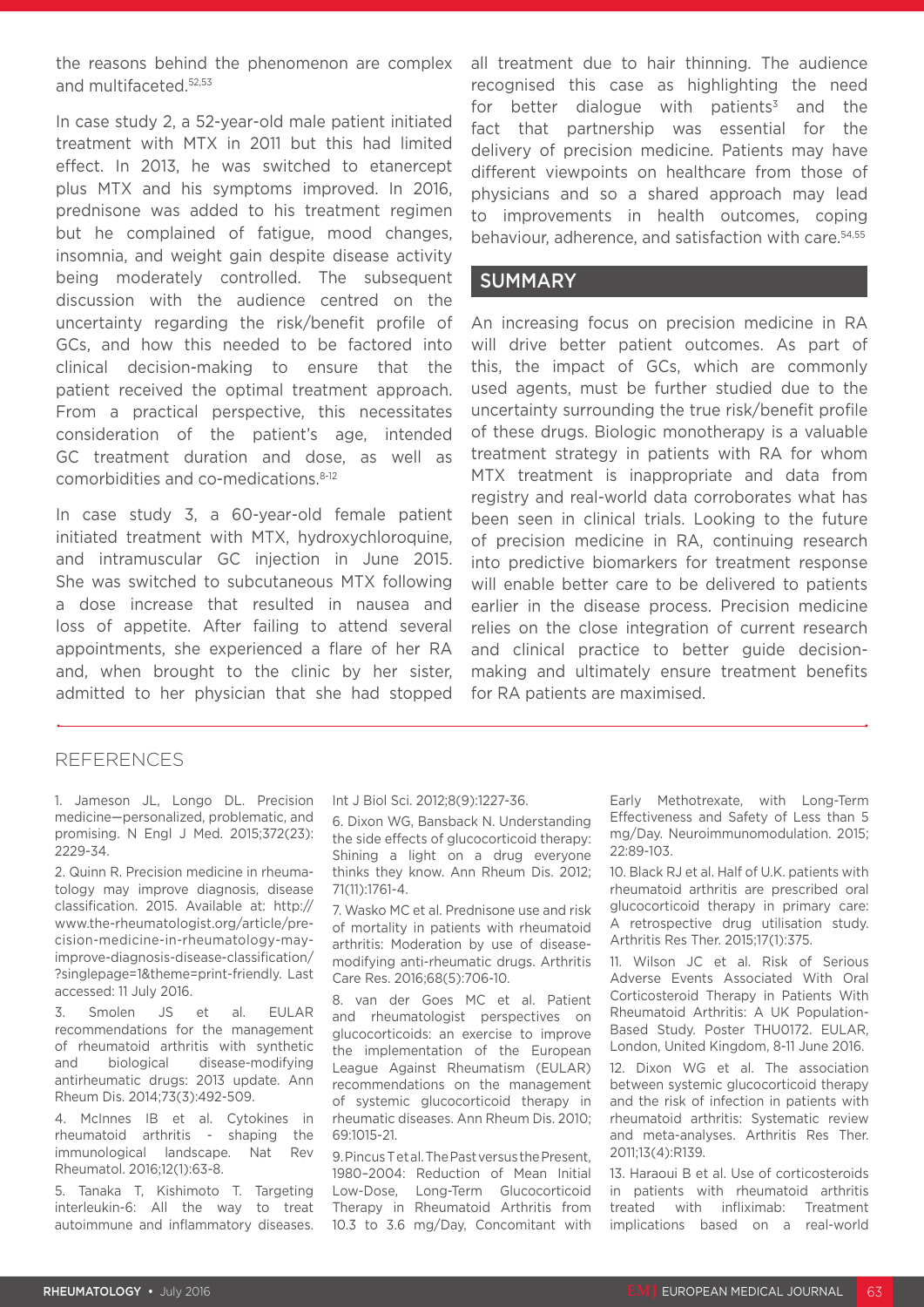Canadian population. RMD Open. 2015; 1(1):e000078.

14. Accortt N et al. Dose relationship between oral glucocorticoids and TNF inhibitors and the risk of hospitalized infectious events among patients with rheumatoid arthritis. Abstract 49. 2015 American College of Rheumatology/ Association of Rheumatology Health Professionals Annual Meeting, San Francisco, California, USA, 7-11 November 2015.

15. Gaujoux-Viala C et al. Recommendations of the French Society for Rheumatology for managing rheumatoid arthritis. Joint Bone Spine. 2014;81(4):287-97.

16. Albrecht K et al. German guidelines for the sequential medical treatment of rheumatoid arthritis with traditional and biologic disease-modifying antirheumatic drugs. Rheumatol Int. 2014;34(1):1-9.

17. Seror R et al. Glucocorticoid sparing effect of tumour necrosis factor alpha inhibitors in rheumatoid arthritis in real life practice. Clin Exp Rheumatol. 2009; 27(5):807-13.

18. Alten R et al. Decreased use of glucocorticoids in biological-experienced patients with rheumatoid arthritis who initiated intravenous abatacept: Results from the 2-year ACTION study. RMD Open. 2016;2(1):e000228.

19. Saraux A et al. Tocilizumab glucocorticoids sparing effect: the Spare-1 study. Abstract 2375. American College of Rheumatology/Association of Rheumatology Health Professionals Annual Meeting, San Diego, California, USA 25-30 October 2013.

20. Fortunet C et al. Tocilizumab induces corticosteroid sparing in rheumatoid arthritis patients in clinical practice. Rheumatology. 2015;54(4):672-7.

21. Hoffman-La Roche. Study to Compare the Efficacy of Tocilizumab With or Without Glucocorticoid Discontinuation in Rheumatoid Arthritis Participants. NCT02573012. Available at: https:// clinicaltrials.gov/ct2/show/NCT02573012. Last accessed: 11 July 2016.

22. Catay E et al. Prevalence of biologics monotherapy in a cohort of patients with Rheumatoid Arthritis in daily clinical practice. BMC Musculoskelet Disord. 2016; 17:110.

23. Emery P et al. Biologic and oral disease-modifying antirheumatic drug monotherapy in rheumatoid arthritis. Ann Rheum Dis. 2013;72(12):1897-904.

24. Choquette D et al. Large discrepancy between expected and observed ratios of biologic treated rheumatoid arthritis patients also compliant on DMARDS. Ann Rheum Dis. 2010;62(Suppl 10):74.

25. Gabay C et al. Tocilizumab monotherapy versus adalimumab monotherapy for treatment of rheumatoid arthritis (ADACTA): A randomised, double-blind, controlled phase 4 trial. Lancet. 2013;381(9877):1541-50.

26. Dougados M et al. Clinical, radiographic and immunogenic effects after 1 year of tocilizumab-based treatment strategies in rheumatoid arthritis: The ACT-RAY study. Ann Rheum Dis. 2014;73(5):803-9.

27. Huizinga TW et al. Clinical and radiographic outcomes at 2 years and the effect of tocilizumab discontinuation following sustained remission in the second and third year of the ACT-RAY study. Ann Rheum Dis. 2015;74(1):35-43.

28. Breedveld FC et al. The PREMIER study: A multicenter, randomized, doubleblind clinical trial of combination therapy with adalimumab plus methotrexate versus methotrexate alone or adalimumab alone in patients with early, aggressive rheumatoid arthritis who had not had previous methotrexate treatment. Arthritis Rheum. 2006;54(1):26-37.

29. Klareskog L et al. Therapeutic effect of the combination of etanercept and methotrexate compared with each treatment alone in patients with rheumatoid arthritis: Double-blind randomised controlled trial. Lancet. 2004; 363(9410):675-8.

30. Jansen JP et al. Comparative efficacy of biologics as monotherapy and in combination with methotrexate on patient reported outcomes (PROs) in rheumatoid arthritis patients with an inadequate response to conventional DMARDs--a systematic review and network meta-analysis. Health Qual Life Outcomes. 2014;12:102.

31. Bykerk VP et al. Comparison of tocilizumab as monotherapy or with add-on disease-modifying antirheumatic drugs in patients with rheumatoid arthritis and inadequate responses to previous treatments: An open-label study close to clinical practice. Clin Rheumatol. 2015;34(3):563-71.

32. Gabay C et al. Effectiveness of tocilizumab with and without synthetic disease-modifying antirheumatic drugs in rheumatoid arthritis: Results from a European collaborative study. Ann Rheum Dis. 2016;75(7):1336-42.

33. Haraoui B et al. Patterns of tocilizumab use and safety in patients with rheumatoid arthritis: interim results from a multinational observational study (ACT-UP). Abstract 519. American College of Rheumatology, Boston, Massachusetts, USA, 14-19 November 2014.

34. Harrold L et al. Impact of Tocilizumab Monotherapy on Patient-Reported Quality of Life Outcomes in the US Corrona Registry. Abstract 2756. 2015 American College of Rheumatology/Association of Rheumatology Health Professionals Annual Meeting, San Francisco, California, USA, 7-11 November 2015.

35. Smith SL et al. Investigating CD11c expression as a potential genomic biomarker of response to TNF inhibitor biologics in whole blood rheumatoid arthritis samples. Arthritis Res Ther. 2015; 17:359.

36. Dennis G Jr et al. Synovial phenotypes in rheumatoid arthritis correlate with response to biologic therapeutics. Arthritis Res Ther. 2014;16(2):R90.

37. Lassere MN et al. Definitions and validation criteria for biomarkers and surrogate endpoints: Development and testing of a quantitative hierarchical levels of evidence schema. J Rheumatol. 2007;34(3):607-15.

38. Buyse M et al. Biomarkers and surrogate end points--the challenge of statistical validation. Nat Rev Clin Oncol. 2010;7(6):309-17.

39. Emerging Risk Factors Collaboration. C-reactive protein concentration and risk of coronary heart disease, stroke, and mortality: An individual participant metaanalysis. Lancet. 2010;375(9709):132-40.

40. Nielen MM et al. Specific autoantibodies precede the symptoms of rheumatoid arthritis: A study of serial measurements in blood donors. Arthritis Rheum. 2004;50(2):380-6.

41. van Beers-Tas MH et al. A prospective cohort study of 14-3-3η in ACPA and/ or RF-positive patients with arthralgia. Arthritis Res Ther. 2016;18:76.

42. Mc Ardle A et al. Early biomarkers of joint damage in rheumatoid and psoriatic arthritis. Arthritis Res Ther. 2015;17:141.

43. Carrier N et al. Serum levels of 14-3- 3η protein supplement C-reactive protein and rheumatoid arthritis-associated antibodies to predict clinical and radiographic outcomes in a prospective cohort of patients with recent-onset inflammatory polyarthritis. Arthritis Res Ther. 2016;18:37.

44. Plant D et al. Genetic and epigenetic predictors of responsiveness to treatment in RA. Nat Rev Rheumatol. 2014;10(6): 329-37.

45. Chatzidionysiou K et al. Highest clinical effectiveness of rituximab in autoantibody-positive patients with rheumatoid arthritis and in those for whom no more than one previous TNF antagonist has failed: Pooled data from 10 European registries. Ann Rheum Dis. 2011;70(9):1575-80.

46. Strangfeld A et al. Effectiveness of treatment with rituximab depends on autoantibody status–results from 2 years of experience in the German biologics register RABBIT. Arthritis Rheum. 2009; 60:1695.

47. Alten R et al. Baseline Autoantibodies Preferentially Impact Abatacept Efficacy